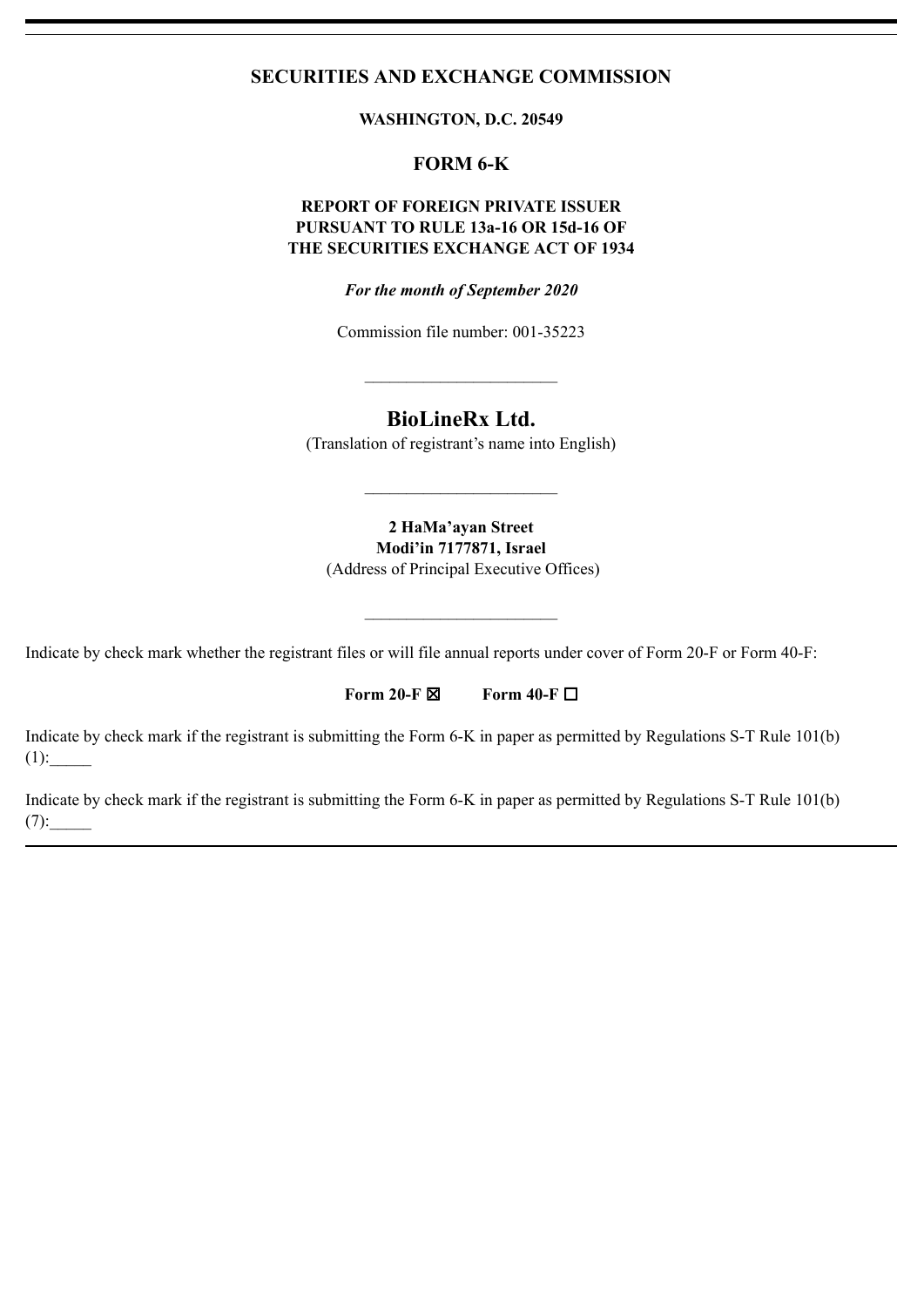Further to its Current Report on Form 6-K dated August 19, 2020, the registrant announces the following results of its Annual General Meeting of Shareholders (the "Meeting") which was held on September 24, 2020 at 3:00 p.m. (Israel time):

In respect of Proposal 1 – The required majority of shareholders who participated in the Meeting voted in favor of the election of following persons to the Board of Directors, each to serve until the next annual general meeting of shareholders: Aharon Schwartz, Michael Anghel, B.J. Bormann, Raphael Hofstein and Sandra Panem.

In respect of Proposal 2 –The proposal regarding the amendments to the termination provisions of Philip Serlin, the Company's Chief Executive Officer and the reduction in the exercise price of certain options to purchase ordinary shares held by Mr. Serlin, was approved by the required majority of shareholders who participated in the Meeting.

In respect of Proposal 3 – The required majority of shareholders who participated in the Meeting voted to approve an increase in the Company's authorized ordinary shares and authorized share capital, and to amend the Articles of Association of the Company to reflect such increase.

In respect of Proposal 4 – The required majority of shareholders who participated in the Meeting voted in favor of the appointment of Kesselman & Kesselman, Certified Public Accountants (Isr.), a member firm of PricewaterhouseCoopers International Limited, as the registrant's independent registered public accounting firm for the year ending December 31, 2020 and authorizing the Audit Committee of the Board of Directors to fix the compensation of said auditors in accordance with the scope and nature of their services.

This Form 6-K is hereby incorporated by reference into all effective registration statements filed by the registrant under the Securities Act of 1933.